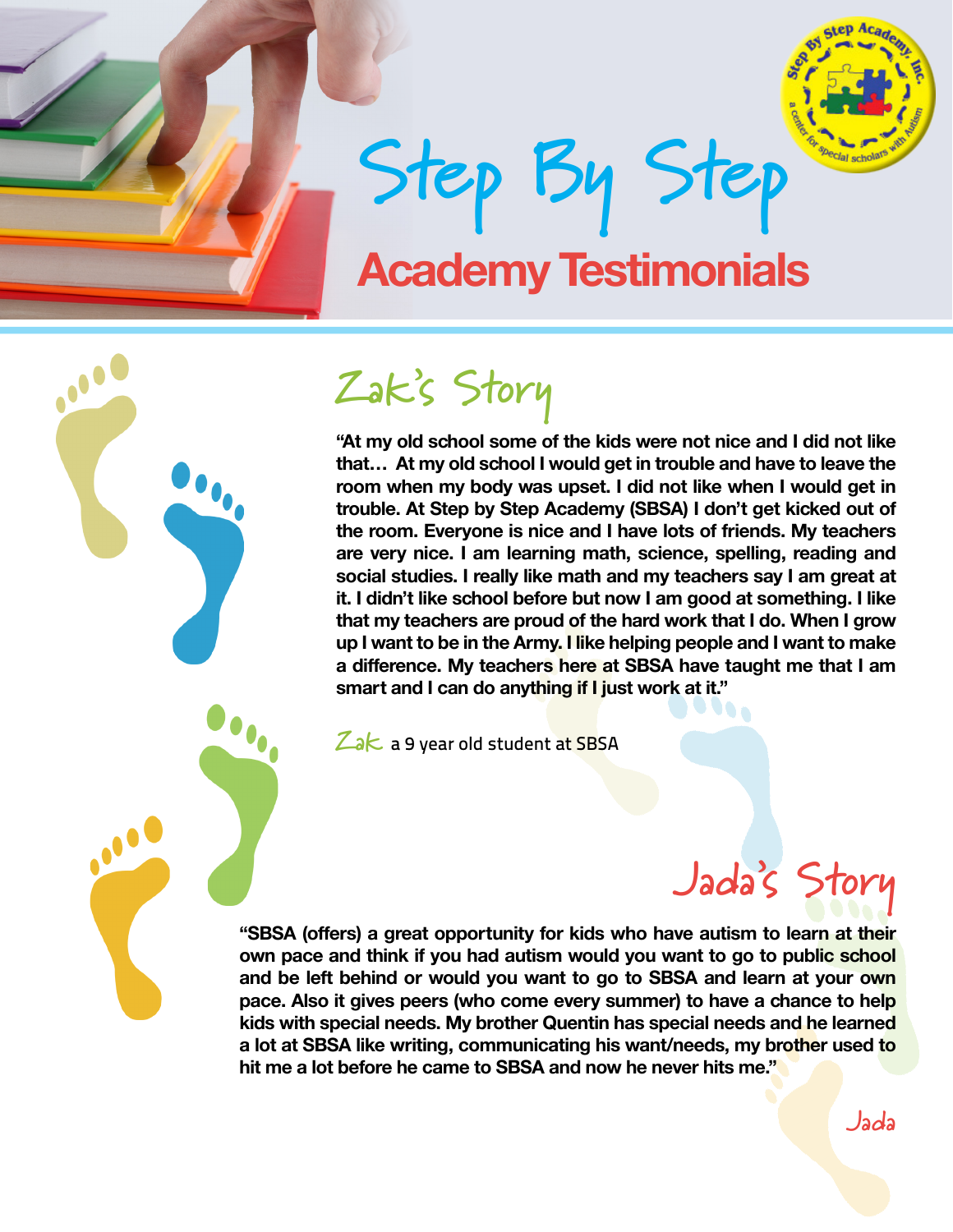# **Vic's Story**

**"Over 3 years ago my son Daniel was diagnosed with an Autism spectrum disorder "PDD-NOS". The majority of his waking hours he exhibited abnormal behavior in response to normal daily activities. Daniel would have extreme tantrums lasting hours screaming, kicking , hitting himself, injuring others, displaying aggression and performing destructive acts. This was in response to typical daily activities like eating, dental hygiene, bathing and dressing. Basic daily living skills and academics were extremely challenging and consistently triggered negative behavioral responses. I contacted the county special needs department and enrolled him in a 12 hour per week program. Within one week, it became evident that they were not trained nor staffed appropriately to help my son. When I obtained a diagnosis from a leading psychiatrist in the area, there was hope that with a diagnosis the proper treatment plan could be put into place. I shared this diagnosis with the special needs director in an effort to develop a treatment plan with them. I will never forget the response "I don't buy it, your son is just undisciplined". This was devastating, I was in dire straits, ready to quit my job and sell my home to care for my son full time.**

**Fortunately, I found a special needs school where he receives 35 hours per week of ABA therapy. 3 years ago my son's tantrums were measure in hours per day. Now they are measured in minutes per week. With this improvement he has been able to focus and learn and develop markedly. His academics and social skills continue to improve. The therapy has proven to be effective and continues to assist him in developing a solid foundation. He will require this level of assistance for several years. I am confident that with ongoing treatment, my son will be mainstreamed in the near future and in time become a productive self-supporting adult."**

 **Vic D.**



### **Lenore's Story**

**"He no longer takes off running in public. He's now able to feed himself with a spoon and fork. He went from non-verbal to speaking in sentences. He went from sitting in the corner, by himself, spinning bowls, to now being excited about playing with other kids. He never acknowledged his cousin, but now is excited to see her and plays with her."**

**Lenore P.**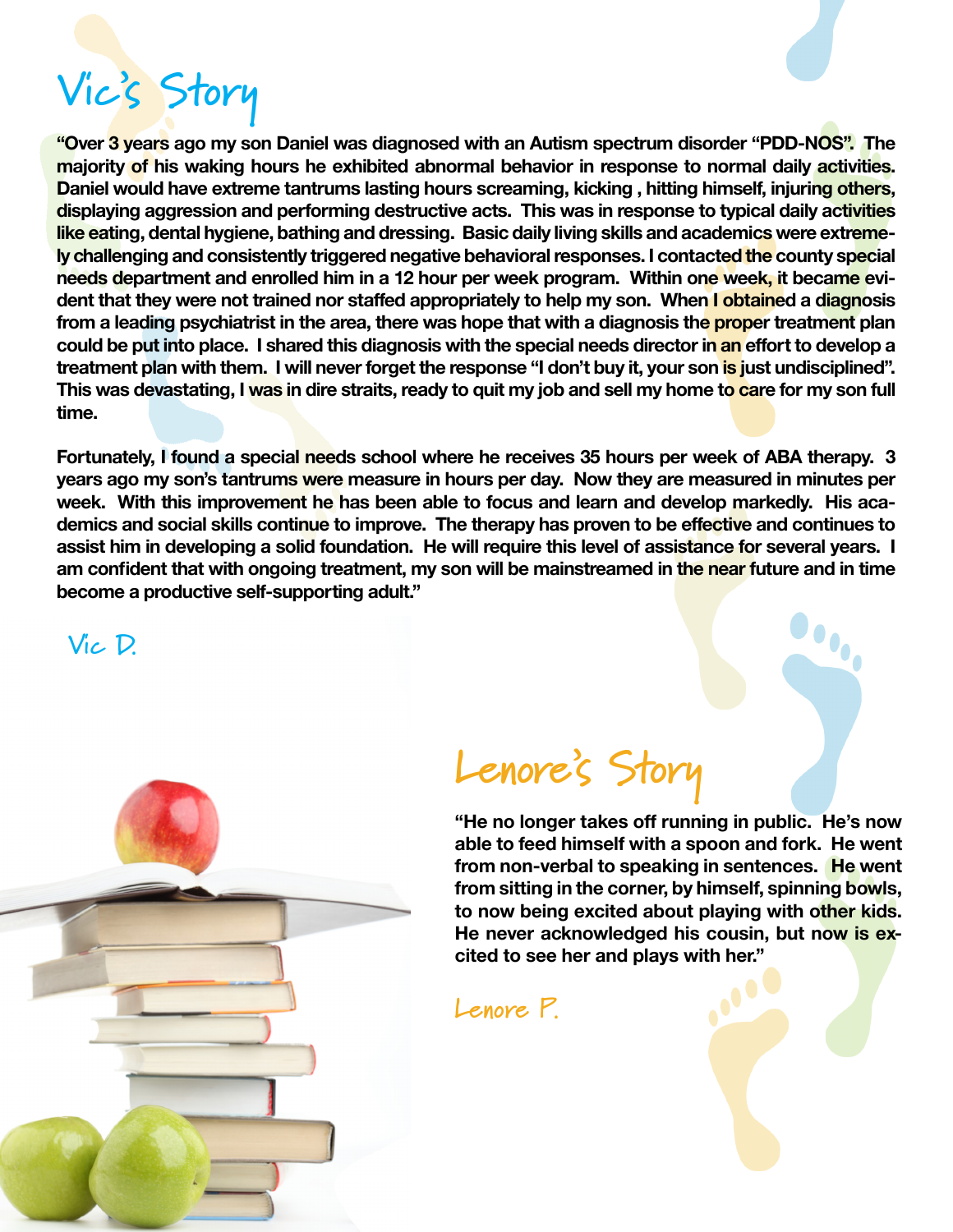**"We are the parents of an 11-year-old child diagnosed with moderate autism. Our son Sameer was diagnosed with autism at age 3 and, since his diagnosis, has required many hours of intensive, daily therapy, including ABA therapy, speech therapy and occupational therapy. Through it, we have learned many skills to deal with the severe behavioral difficulties that are caused by his autism. He has also made a lot of progress in his communication skills, both verbally and using an augmentative communication device. We have learned valuable strategies for dealing with behavioral problems, such as aggression towards himself and others. We have received assistance with basic self-help skills, such as toilet training. Sameer has even started to participate in some group activities this year. This is a major accomplishment, considering the severity of his autism. We simply could not have made the gains we have made these last few years without the one-on-one services we have had in place for him."**

#### **Kevin & Kavita**

**Kevin & Kavita's Story**

### **Marla's Story**

**"My son was born in November 1995. He was the perfect baby, which was a good because he has triplet siblings just 2 years older than he. His development lagged and finally after raising the concern at 18 months that Jacob wouldn't respond to his name but came running to the sound of juice being poured did the doctor finally listen.**

**On my son's 2nd birthday the pediatrician stated "I think he has autism." Devastating to say the least. The diagnosis was confirmed in June 1998. Our doctor recommended the book "Let Me Hear Your Voice" and able to us —————— SEO not able of ——— for education but had great school system that worked with us. Blossomed in home program advertised as ABA struggled for several had a treat aide who worked along with Jacob but left to pursue other employment at that time Jacob was 14 and no longer making progress and needed more ——- program latter suppressed. ———- distract found step by step after u had requested placement at ———————- enrolled here in May 2010, we have been extremely pleased about the staff here/. Jacob is a ——– and can be very aggressive, they have …… with these ——— well and most supported. Jacob loves school, he comes home asking to go back."**



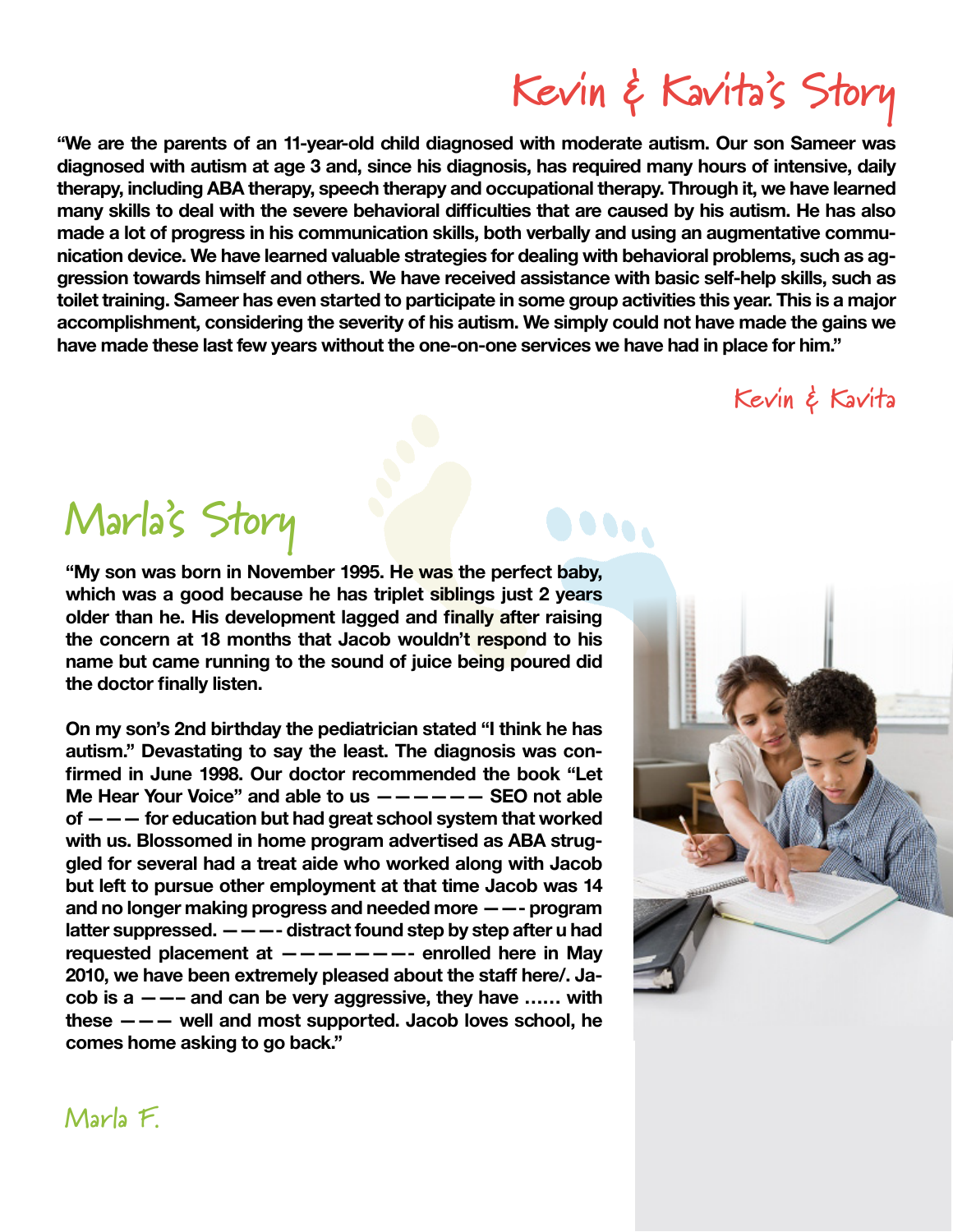## **Noriko's Story**

**My eleven years old son, Kai has very severe autism. He is practically nonverbal and exhibits extremely aggressive behaviors largely due to his inability to communicate. Finding the right school for him was turned out to be extremely difficult if not impossible. He first attended multiple disabilities classroom in the local school district. Because his behaviors worsened, he was transferred to a school run by the local County Board of Developmental Disabilities. There Kai had even further worsening, and at one time, the school nurse called me to look for a psychiatric hospital for my own son because they could not find such a hospital that would accept a nonverbal autistic child like my son. By that time, I was known locally as a resource person/advocate for autism services. During that year, our family almost collapsed, and we asked for residential placement. This placement was not materialized because there was no opening.**

 $\bullet$ 

 $\bullet$ 

**The next school year Kai attended autism classroom at a County Board run school in Washington County, even though this was out-of-county placement. There Kai showed a significant progress in skills and behaviors. However, he lost that placement because the classroom was full. After he lost the placement, Athens City Schools were unable to find a placement. Simply put, Kai's aggressions were too severe for any school. Kai stayed home for five months without school. I have talked to many people to start an autism classroom in Athens, but there was no avail.**

**In last January, Kai started attending Step by Step Academy in Worthington. They provide 1:1 intensive behavior therapy. This service is funded by Medicaid's Community Psychiatric Supports and Treatment (CPST). Because Kai has severe behavior issues, an additional staff is necessary. Kai receives services 25 hours / week. Athens City Schools cover the additional staff and transportation. During the last two months, Kai's improvement is tremendous. Kai now speaks more than twenty words verbally and some accompanied by signs. He even started echolaria, a common symptom of autism that the child repeats back what the conversation partner says. Although this is a symptom of autism, for a nonverbal child like Kai, it is an incredible progress! He now initiates verbal communication by himself, and his aggression had decreased to a minimum. None of them would have occurred without this intensive behavior treatment. Behavior support specialist at local county board of developmental disabilities is very impressed with Kai's progress."**

**Noriko**